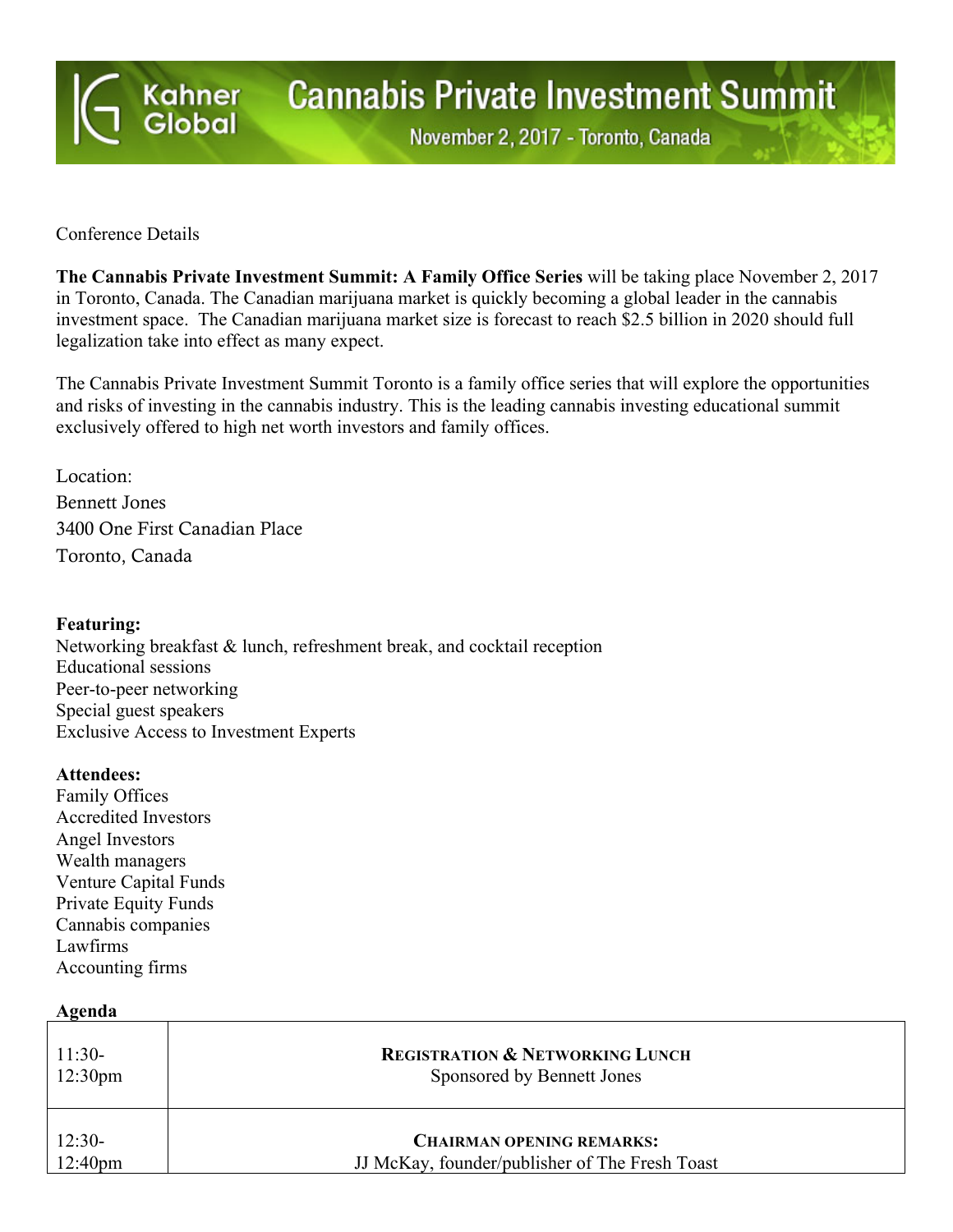| $12:40-$<br>$1:20$ pm | <b>LEGAL CONCERNS FOR CANNABIS INVESTORS</b><br><b>ADVERTISING &amp; BRANDING PROHIBITION</b><br>WHAT TO EXPECT 2018?                                                                                                                                       |
|-----------------------|-------------------------------------------------------------------------------------------------------------------------------------------------------------------------------------------------------------------------------------------------------------|
|                       | Moderator:<br>Gerry Fields, President and General Counsel, CORNERSTONE GROUP TM                                                                                                                                                                             |
|                       | Panelists:<br>Ranjeev Dhillon, Partner, Bennett Jones LLP<br>James West, CEO, Midas Letter Financial Group Ltd.<br>Matthew Murphy, President, Pharma Compliance Group                                                                                       |
| $1:20-1:40$ pm        | YOU DON'T KNOW JANE! DIVERSIFYING RISK AND MULTIPLYING OPPORTUNITY AND<br><b>RETURNS IN THE CANNABIS INDUSTRY</b>                                                                                                                                           |
|                       | Nic Easley, Chief Executive Officer,<br>Multiverse Capital                                                                                                                                                                                                  |
| $1:40-2:30$ pm        | <b>WHERE IS MEDICAL MARIJUANA GOING?</b>                                                                                                                                                                                                                    |
|                       | Moderator:<br>Aaron Salz, Founder & CEO, Stoic Advisory Inc.                                                                                                                                                                                                |
|                       | Panelists:<br>Kevin McGovern, Chairman and CEO, McGovern Capital & The Water Initiative<br>Richard Bailey, Operations Manager, R & D Pharma limited.<br>John Docherty, President, Lexaria Bioscience Corp.<br>Sidney Himmel, Chairman, Khiron Life Sciences |
| $2:30-2:50$ pm        | AN INTRODUCTORY MIXTURE OF LORE, FACT, AND FUTURE"<br>Chris Schnarr, EXTREME CANNABIS                                                                                                                                                                       |
| $2:50-3:05$ pm        | <b>NETWORKING BREAK</b><br>Sponsored by Bennett Jones                                                                                                                                                                                                       |
| $3:05 - 3:20$ pm      | <b>CONSIDER CALIFORNIA</b><br>Steve DeAngelo, CEO, FLRish, INC and Author of The Cannabis Manifesto                                                                                                                                                         |
| $3:20$ pm-            |                                                                                                                                                                                                                                                             |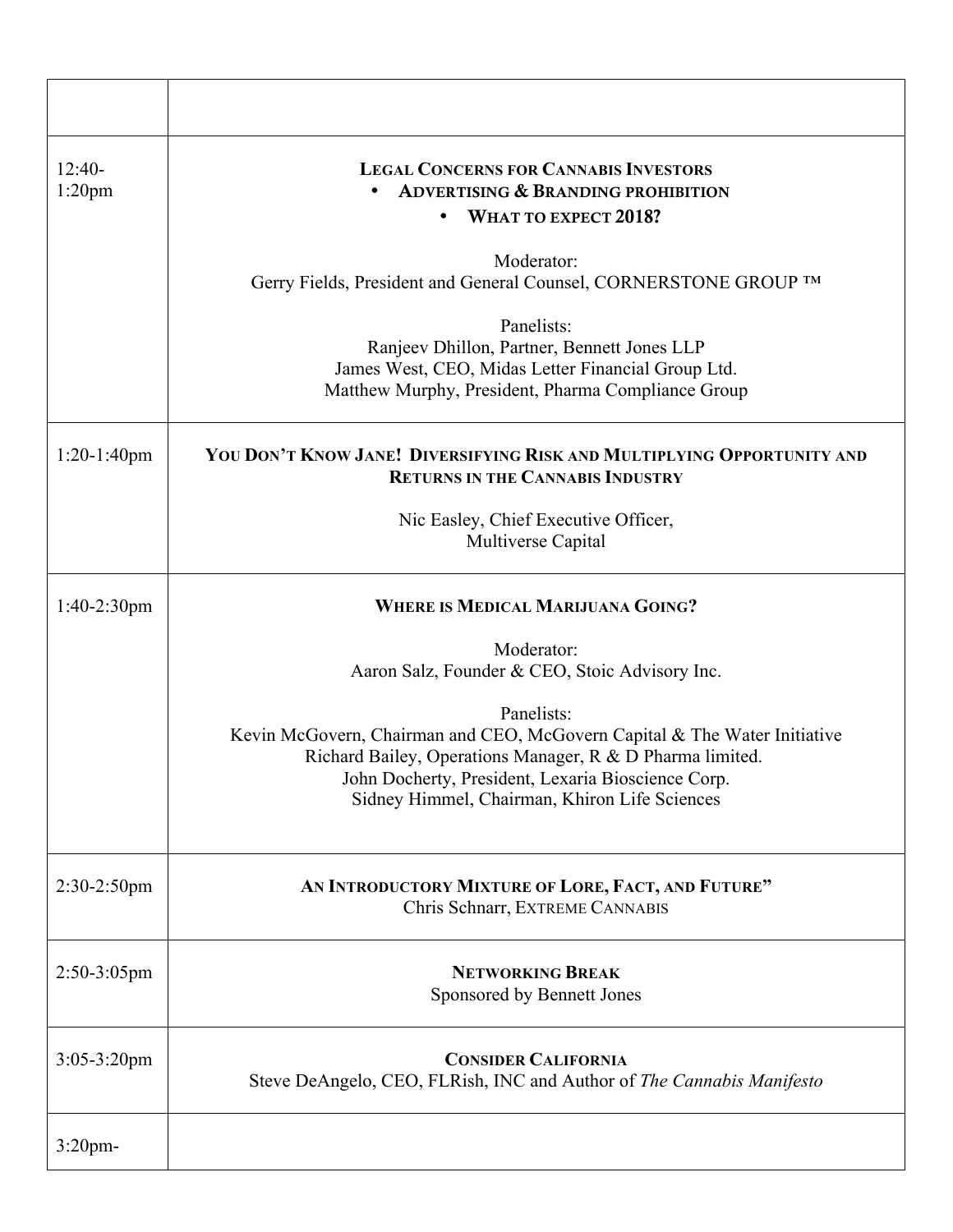| 4:00 <sub>pm</sub>               | SUPPLY CHAIN MANAGEMENT: ENSURING QUALITY                                                                                                                           |
|----------------------------------|---------------------------------------------------------------------------------------------------------------------------------------------------------------------|
|                                  |                                                                                                                                                                     |
|                                  | Moderator:<br>Melissa Rolston, President, TeamMD                                                                                                                    |
|                                  |                                                                                                                                                                     |
|                                  | Speakers:                                                                                                                                                           |
|                                  | Bill Kelly, Partner, AgriCascadia                                                                                                                                   |
|                                  | Eric R. Shoemaker, Private Investor<br>Gregg Steinberg, CEO, Growcentia                                                                                             |
|                                  |                                                                                                                                                                     |
|                                  |                                                                                                                                                                     |
| $4:00$ pm-<br>4:40 <sub>pm</sub> | <b>INVESTMENT OPPORTUNITIES</b>                                                                                                                                     |
|                                  | Moderator:                                                                                                                                                          |
|                                  | Matt Shalhoub, Managing Director, Green Acre Capital                                                                                                                |
|                                  | Panelists:                                                                                                                                                          |
|                                  | Lorne Gertner, CEO, Hill & Gertner Capital Corp.                                                                                                                    |
|                                  | Ryan Ansin, Ansin Investments, LLC                                                                                                                                  |
|                                  | Paul Rosen, Tidal Corp.                                                                                                                                             |
|                                  |                                                                                                                                                                     |
|                                  |                                                                                                                                                                     |
| $4:40$ pm-                       | <b>LIVE PITCH SESSION</b>                                                                                                                                           |
| 5:50pm                           | Featuring 6 companies competing before a panel of accredited investors. Each company will<br>present for 7 minutes, followed by comments/questions from our judges. |
|                                  | <b>COMPANIES:</b>                                                                                                                                                   |
|                                  | PROVINCE BRANDS                                                                                                                                                     |
|                                  | <b>VALENS GROWORKS</b>                                                                                                                                              |
|                                  | <b>SPRIG</b><br><b>SPIRIT LEAF</b>                                                                                                                                  |
|                                  | <b>LEXARIA BIOSCIENCE</b>                                                                                                                                           |
|                                  | <b>KHIRON LIFE SCIENCES</b>                                                                                                                                         |
|                                  | Judges:                                                                                                                                                             |
|                                  | Colin Webster, Founder and the Chief Executive Officer, Hero Ventures Ltd                                                                                           |
|                                  | Ryan Ansin, Ansin Investments, LLC                                                                                                                                  |
|                                  | Gorav Seth, Co-head Venture Capital Group, Richardson GMP                                                                                                           |
| 5:50-7:00pm                      | <b>NETWORKING COCKTAIL</b>                                                                                                                                          |
|                                  | Sponsored by Bennett Jones                                                                                                                                          |
|                                  | Winner of pitch contest announced                                                                                                                                   |
|                                  |                                                                                                                                                                     |

# **PAST PARTICIPANTS INCLUDE:**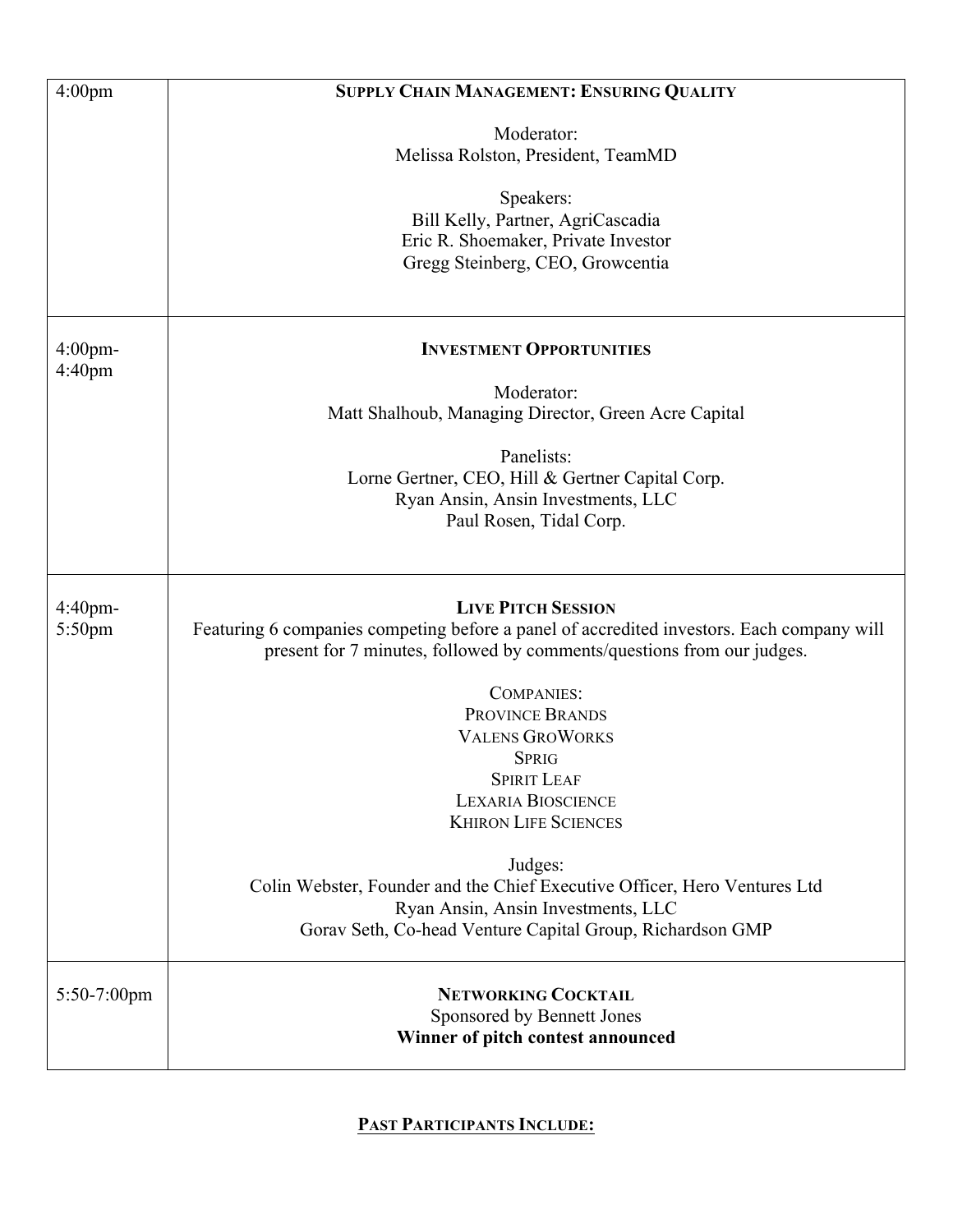**AGRIMA BOTANICALS AERECURA CAPITAL AGRIMA BOTANICALS ALCHEMY CAPITAL PARTNERS ALL GROUP FINANCIAL SERVICES BAT BENNETT JONES BORDERLINE CAPITAL BURKE NORRIS INVESTMENTS CLARUS SECURITIES COLLINS BARROW CONVOY CAPITAL CORNERSTONE GROUP DANCAP FAMILY INVESTMENT OFFICE DAVIDEV DAVINCI CAPITAL PARTNERS DOVENTI CAPITAL DUNDEE CAPITAL MARKETS EMBLEM CORP EMBLEM HEALTH EVERLINE GROUP FIRST REPUBLIC CAPITAL GERTNER CAPITAL CORPORATION GLUSKIN FAMILY OFFICE GREEN ACRE CAPITAL GREEN SKY LABS HERO VENTURES LTD HIGHLINE RESEARCH ADVISORS HYDRA CAPITAL INTERWARD ASSET MANAGEMENT LTD. INVESTCO CAPITAL JACOB SECURITIES LIFT LINVESTMENT MACNICOL & ASSOCIATES MCGOVERN CAPITAL MEDICINAL FINANCING / VENEXO MIDDLETON FAMILY OFFICE MUSKOKA MEDICAL/**